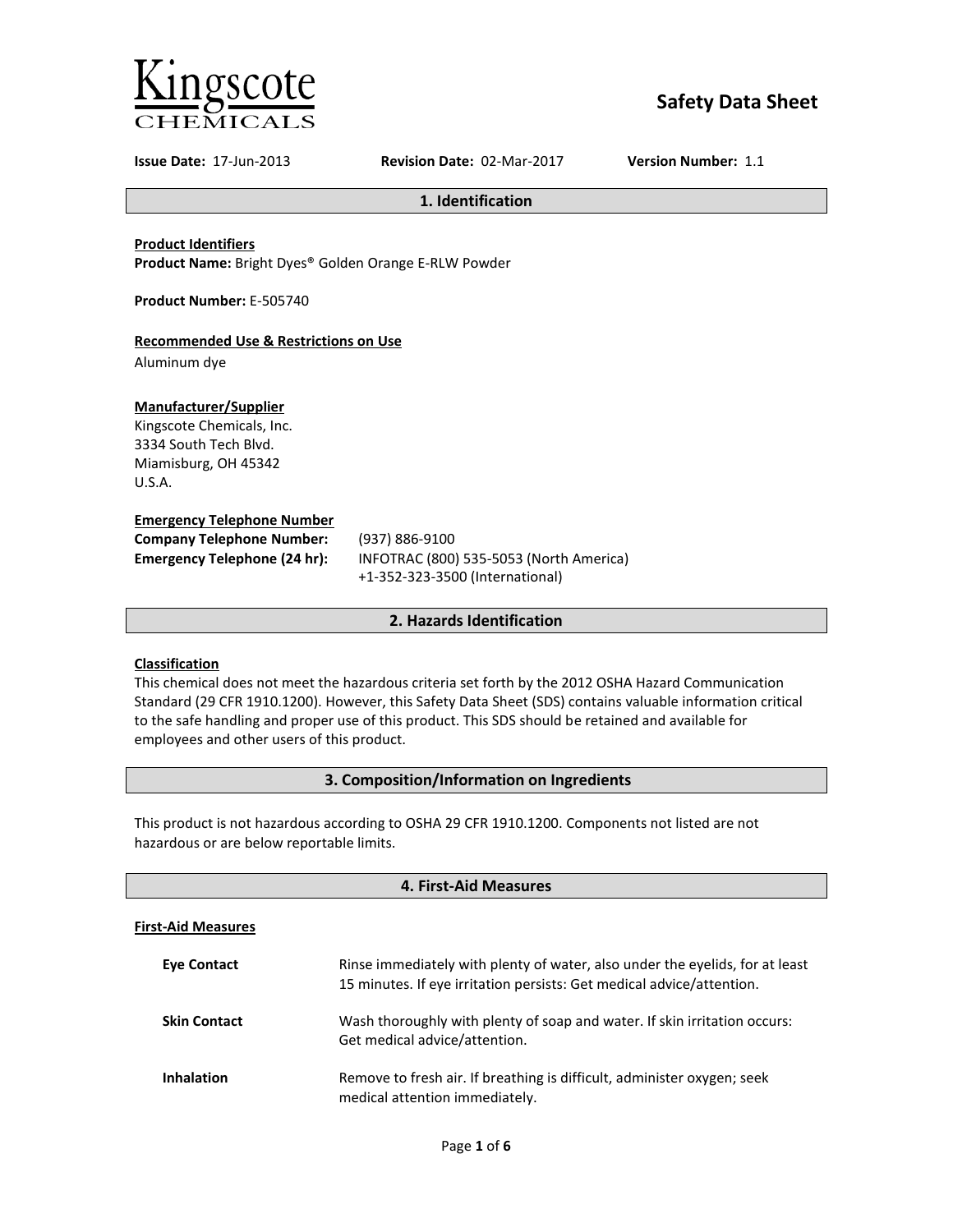**Ingestion** Rinse mouth. DO NOT induce vomiting. Drink plenty of water. Never give anything by mouth to an unconscious person. Get medical attention if large quantities were ingested or if nausea occurs.

### **Most Important Symptoms and Effects**

**Symptoms** Will cause staining of the skin on contact. May cause eye irritation. Inhalation of dust may cause respiratory irritation. Ingestion may cause urine to be an orange color until the dye has been washed through the system.

#### **Indication of Any Immediate Medical Attention and Special Treatment Needed**

**Notes to Physician** Treat symptomatically.

#### **5. Fire-Fighting Measures**

#### **Suitable Extinguishing Media**

Water spray (fog). Carbon dioxide (CO2). Dry chemical. Regular foam.

#### **Unsuitable Extinguishing Media**

Not determined

## **Specific Hazards Arising from the Chemical**

Remote possibility of dust explosion. Burning may produce oxides of carbon and nitrogen (NOx).

#### **Protective Equipment and Precautions for Firefighters**

Wear self-contained breathing apparatus pressure-demand, MSHA/NIOSH (approved or equivalent) and full protective gear.

## **6. Accidental Release Measures**

#### **Personal Precautions, Protective Equipment and Emergency Procedures**

| <b>Personal Precautions</b>                                 | Use personal protective equipment as recommended in Section 8.                                                    |  |
|-------------------------------------------------------------|-------------------------------------------------------------------------------------------------------------------|--|
| <b>Environmental Precautions</b>                            | Prevent from entering into soil, ditches, sewers, waterways and/or<br>groundwater. See Section 12 and Section 13. |  |
| <b>Methods and Material for Containment and Cleaning Up</b> |                                                                                                                   |  |

| <b>Methods for Containment</b> | Prevent further leakage or spillage if safe to do so.                                 |
|--------------------------------|---------------------------------------------------------------------------------------|
| <b>Methods for Cleaning Up</b> | Sweep up and collect into suitable containers for disposal. Flush area<br>with water. |

#### **7. Handling and Storage**

#### **Precautions for Safe Handling**

| <b>Advice on Safe Handling</b> | Handle in accordance with good industrial hygiene and safety practices. |
|--------------------------------|-------------------------------------------------------------------------|
|                                | Use personal protection recommended in Section 8. Avoid contact with    |
|                                | skin, eyes, or clothing. Avoid breathing dusts. Contaminated clothing   |
|                                | should not be allowed out of the workplace.                             |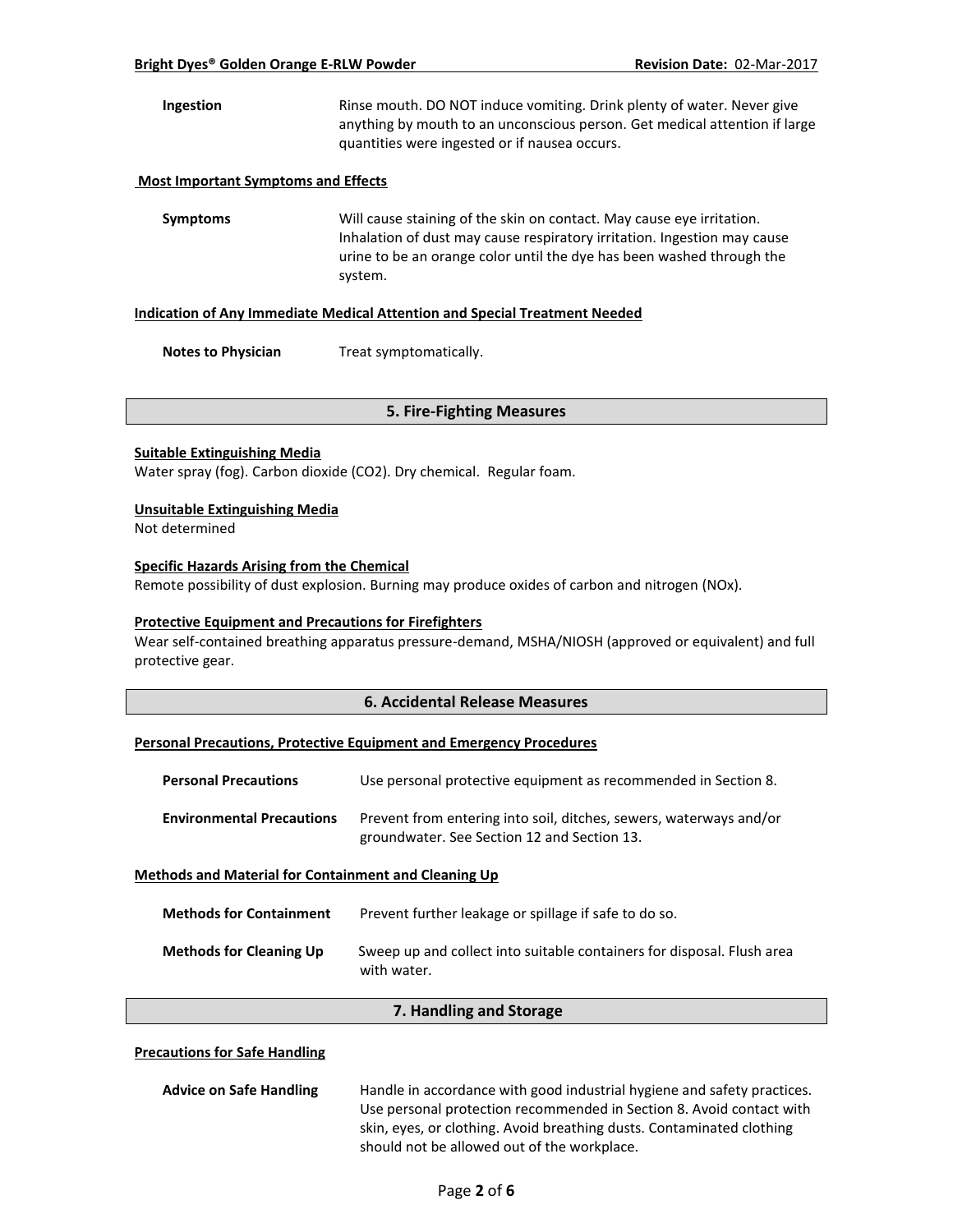## **Conditions for Safe Storage, Including Incompatibilities**

| <b>Storage Conditions</b>     | Keep container tightly closed and store in a cool, dry, and well-<br>ventilated area. Store away from heat, sparks, open flame or any other<br>ignition source. |
|-------------------------------|-----------------------------------------------------------------------------------------------------------------------------------------------------------------|
| <b>Incompatible Materials</b> | None known based on information supplied.                                                                                                                       |

## **8. Exposure Controls / Personal Protection**

## **Exposure Guidelines**

This product, as supplied, does not contain any hazardous materials with occupational exposure limits established by the region specific regulatory bodies.

#### **Engineering Controls**

Ensure adequate ventilation, especially in confined areas. Eyewash stations. Showers.

#### **Individual Protection Measures, Such as Personal Protective Equipment:**

| <b>Eve/Face Protection</b>        | Avoid contact with eyes.                                                |
|-----------------------------------|-------------------------------------------------------------------------|
| <b>Skin &amp; Body Protection</b> | Rubber gloves. Suitable protective clothing.                            |
| <b>Respiratory Protection</b>     | Use NIOSH-approved dust mask if dusty conditions exist.                 |
| <b>Hygiene Measures</b>           | Handle in accordance with good industrial hygiene and safety practices. |

## **9. Physical and Chemical Properties**

#### **Information on Basic Physical and Chemical Properties**

| <b>Physical State</b>            | Solid                       | Odor                  | None apparent  |
|----------------------------------|-----------------------------|-----------------------|----------------|
| <b>Appearance</b>                | Orange powder               | <b>Odor Threshold</b> | Not determined |
| Color                            | Orange                      |                       |                |
| <b>Property</b>                  | <b>Values</b>               |                       |                |
| рH                               | $10.0 - 10.5$ (1% solution) |                       |                |
| <b>Melting/Freezing Point</b>    | Not applicable              |                       |                |
| <b>Boiling Point/Range</b>       | Not applicable              |                       |                |
| <b>Flash Point</b>               | Not applicable              |                       |                |
| <b>Evaporation Rate</b>          | Not applicable              |                       |                |
| <b>Flammability (solid, gas)</b> | Non-flammable               |                       |                |
| <b>Upper Flammability Limits</b> | Not applicable              |                       |                |
| <b>Lower Flammability Limits</b> | Not applicable              |                       |                |
| <b>Vapor Pressure</b>            | Not applicable              |                       |                |
| <b>Vapor Density</b>             | Not applicable              |                       |                |
| <b>Relative Density</b>          | Not applicable              |                       |                |
| <b>Specific Gravity</b>          | Not applicable              |                       |                |
| Solubility                       | Soluble in water            |                       |                |
| <b>Partition Coefficient</b>     | Not determined              |                       |                |
| <b>Auto-ignition Temperature</b> | Not determined              |                       |                |
| <b>Decomposition Temperature</b> | Not determined              |                       |                |
| <b>Viscosity</b>                 | Not determined              |                       |                |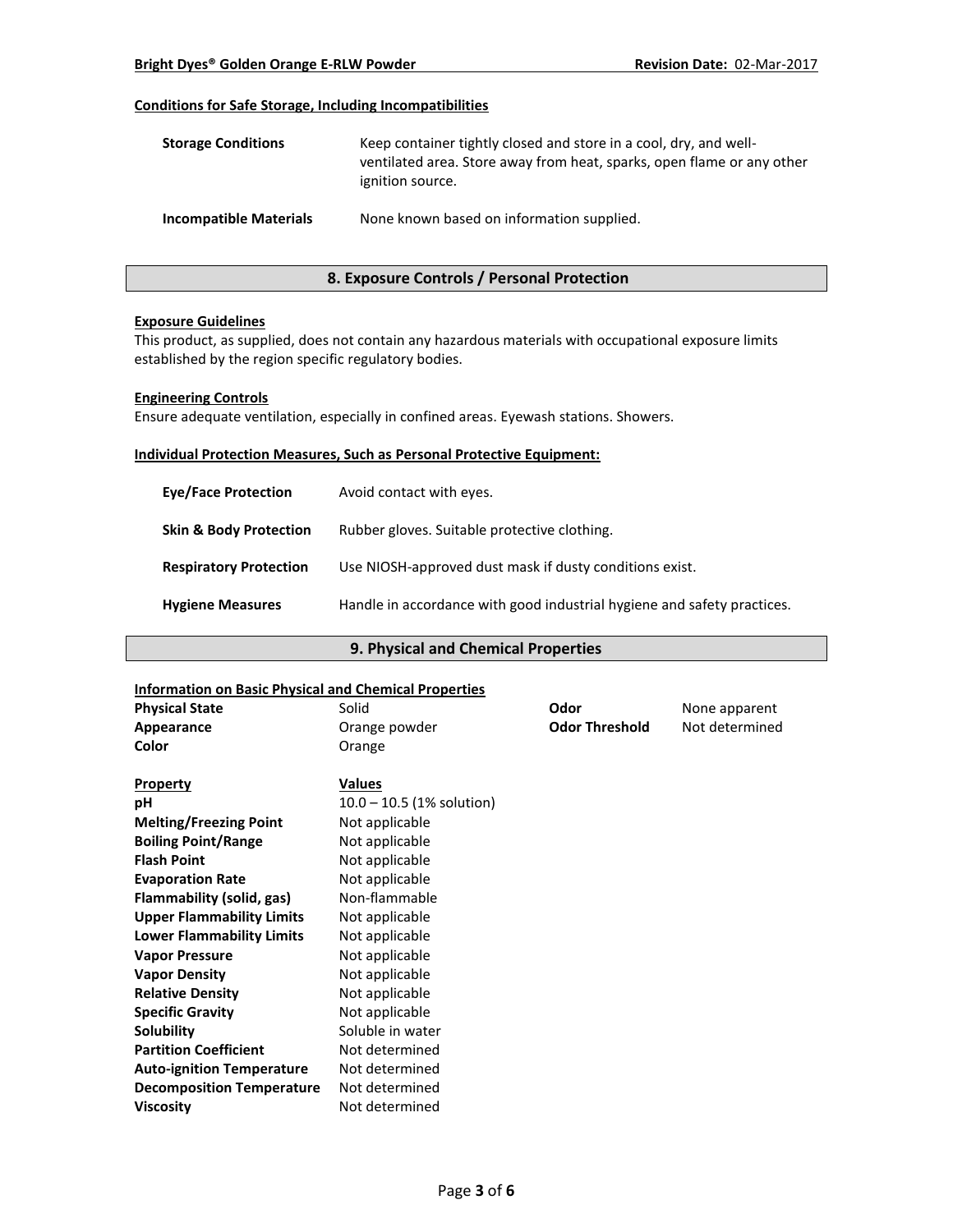## **10. Stability and Reactivity**

#### **Reactivity**

Not reactive under normal conditions.

## **Chemical Stability**

Stable under recommended storage conditions.

#### **Possibility of Hazardous Reactions**

None under normal processing.

#### **Conditions to Avoid**

Keep out of reach of children.

#### **Incompatible Materials**

None known based on information supplied.

#### **Hazardous Decomposition Products**

Oxides of carbon and nitrogen (NOx).

## **11: Toxicological Information**

#### **Information on Likely Routes of Exposure**

| <b>Inhalation</b>   | Avoid inhalation of dust.            |
|---------------------|--------------------------------------|
| Ingestion           | Do not ingest.                       |
| <b>Skin Contact</b> | May cause an allergic skin reaction. |
| <b>Eye Contact</b>  | Avoid contact with eyes.             |

## **Delayed, Immediate, and Chronic Effects from Short- and Long-Term Exposure**

May cause an allergic skin reaction.

## **Numerical Measures of Toxicity**

Not determined

## **Symptoms Associated with Exposure**

See Section 4 of this SDS for symptoms.

## **Carcinogenicity**

| <b>NTP</b>  | None |
|-------------|------|
| <b>IARC</b> | None |
| <b>OSHA</b> | None |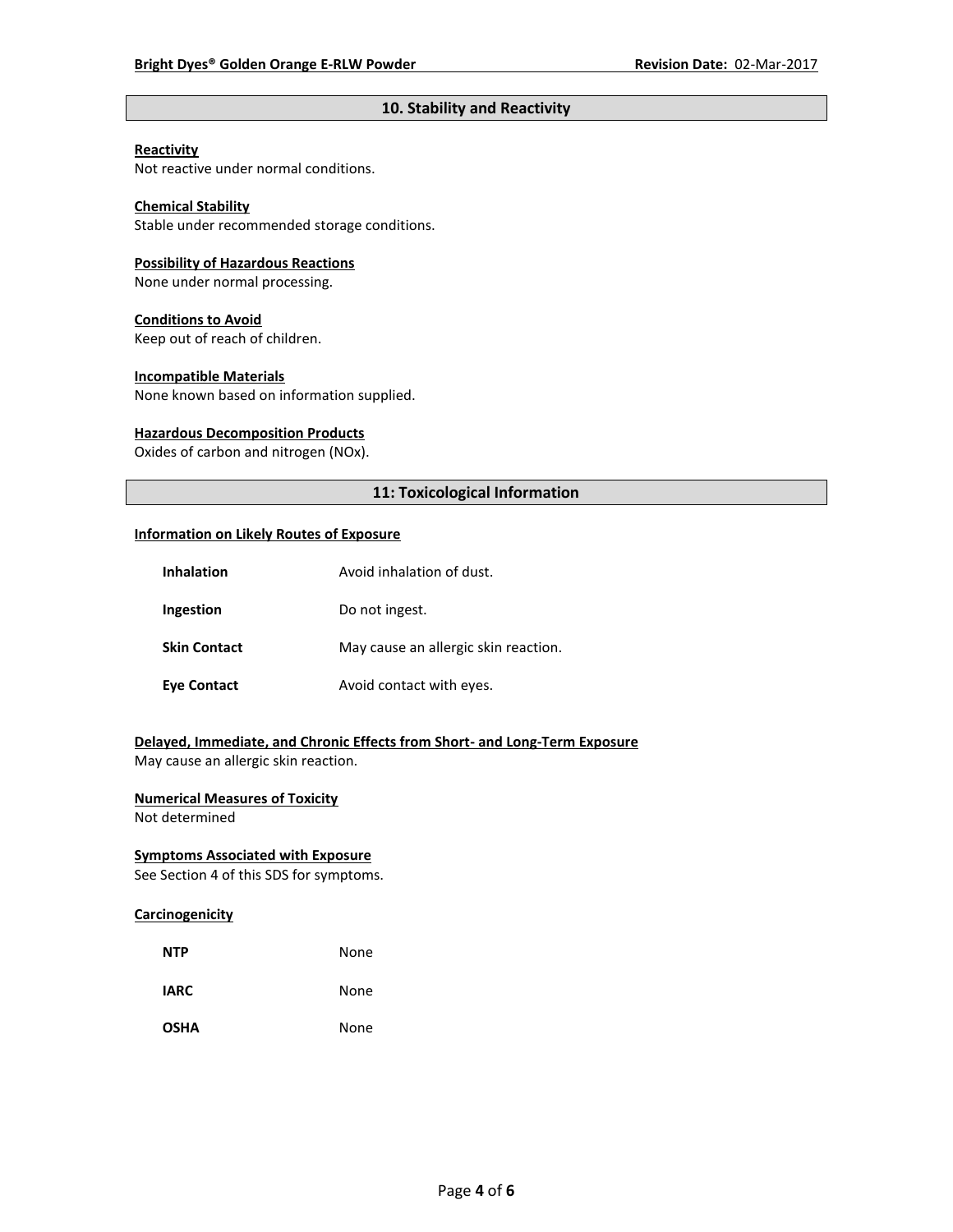#### **12. Ecological Information**

#### **Ecotoxicity**

This product is not classified as environmentally hazardous. However, this does not exclude the possibility that large or frequent spills can have a harmful or damaging effect on the environment.

#### **Component Information**

Not available

# **Persistence/Degradability**

Not determined

#### **Bioaccumulation**

Not determined

#### **Mobility**

Not determined

#### **Other Adverse Effects**

Not determined

## **13. Disposal Considerations**

#### **Waste Disposal Methods**

Dispose of in accordance with federal, state, and local regulations.

#### **Contaminated Packaging**

Do not re-use empty containers.Dispose of containers in accordance with federal, state, and local regulations.

### **14. Transport Information**

#### **Note**

See current shipping paper for most up-to-date shipping information, including exemptions and special circumstances.

| DOT         | Not regulated |
|-------------|---------------|
| IATA        | Not regulated |
| <b>OMDG</b> | Not regulated |

#### **15: Regulatory Information**

#### **International Inventories**

Not determined

#### **U.S. Federal Regulations**

**CERCLA** This material, as supplied, does not contain any substances regulated as hazardous substances under the Comprehensive Environmental Response Compensation and Liability Act (CERCLA) (40 CFR 302) or the Superfund Amendments and Reauthorization Act (SARA) (40 CFR 355).